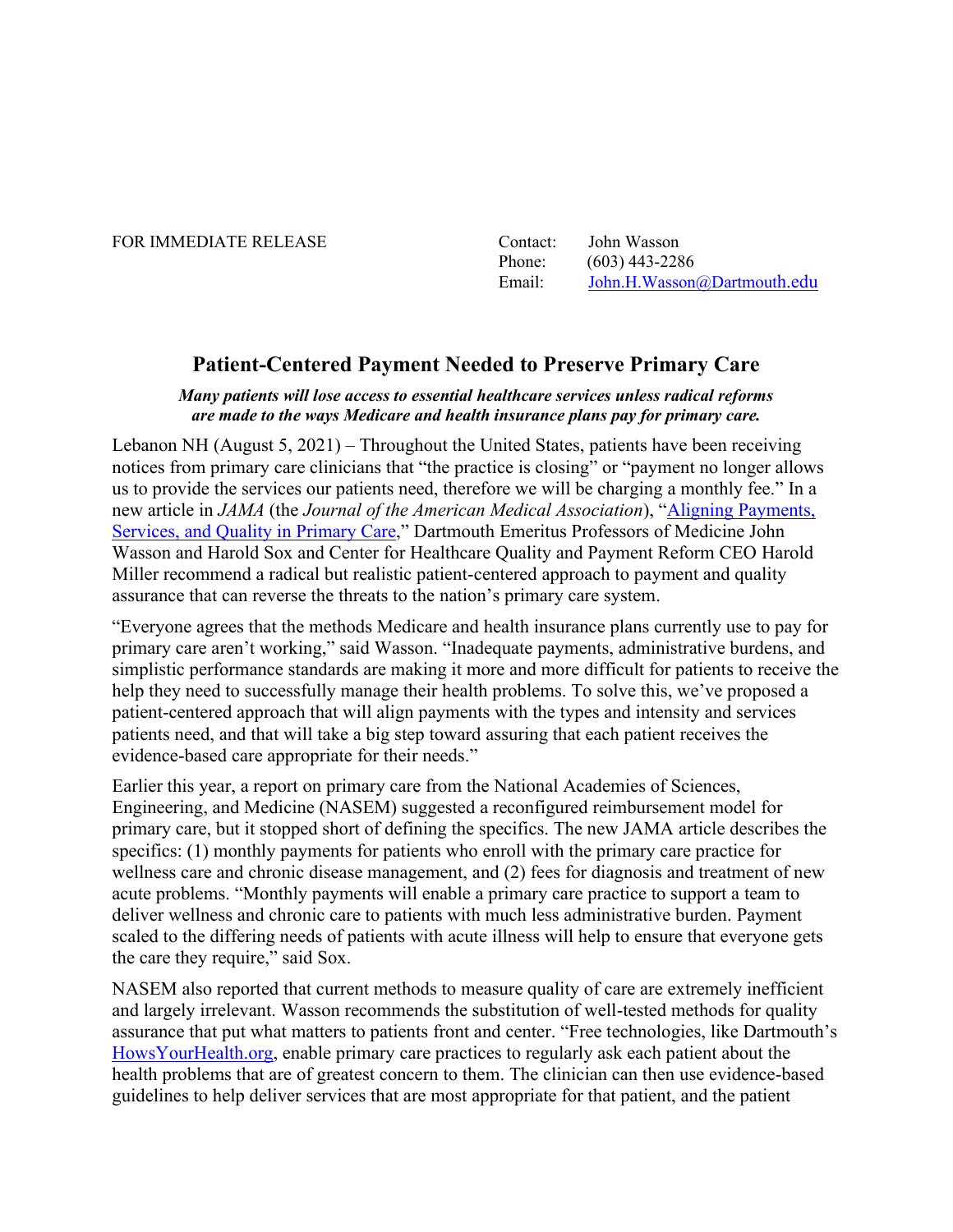would be asked whether the services are addressing their needs. For all practices to improve outcomes while reducing avoidable use of expensive healthcare services, primary care practices would share their approaches to care delivery and patient outcomes with each other."

"Primary care is in deep trouble. We hope that all payers will begin using this approach as quickly as possible," Sox added. "With currently available technology, they could start tomorrow."

### **About the Authors:**

For more than four decades, **John H. Wasson, MD** was a practicing internist and geriatrician. Dr. Wasson has led many programs devoted to the delivery and improvement of primary care including outpatient services at the Veterans Administration, Dartmouth's Centers for Health and Aging, the Dartmouth - Northern New England Primary Care Research Network, and Idealized Office Practices at the Institute for HealthCare Improvement. He received a unique award as the "pioneer for practice-based research" from the Agency for HealthCare Quality and Research. [A](https://doi.org/10.1007/s11136-020-02528-z)  [recent publication](https://doi.org/10.1007/s11136-020-02528-z) summarizes the results of primary care research to assure high quality care for each patient and populations of patients. He oversees the free distribution of [www.HowsYourHealth.org](http://www.howsyourhealth.org/) for easily placing the mechanisms for the assurance of quality care into routine primary care practice.

**Harold C. Sox, MD** is a retired general internist, Editor Emeritus of *Annals of Internal Medicine*, and Director of Peer Review at The Patient-Centered Outcomes Research Institute (PCORI). Dr. Sox spent most of his professional life at Stanford University and Geisel School of Medicine at Dartmouth, the latter as chair of the Department of Medicine. He chaired the U.S. Preventive Services Task Force, the Medicare Coverage Advisory Committee, and four Institute of Medicine Study Committees. He was President of the American College of Physicians and is a member of the National Academy of Medicine. His books include *[Medical Decision Making](https://www.amazon.com/Medical-Decision-Making-Harold-Sox/dp/0470658665)*, a standard textbook in this field.

**Harold D. Miller** is the President and CEO of the Center for Healthcare Quality and Payment Reform (CHQPR), a national policy center. Miller also serves as Adjunct Professor of Public Policy and Management at Carnegie Mellon University. Miller is a nationally-recognized expert and author of over a dozen widely-used reports on health care payment and delivery reform, including *[Patient-Centered Payment for Primary Care](https://www.chqpr.org/downloads/Patient-Centered_Primary_Care_Payment.pdf)*. He has given invited testimony to Congress on how to reform healthcare payment, and he has worked in more than 40 states and several foreign countries to help physicians, hospitals, employers, health plans, and government agencies design and implement payment and delivery system reforms. He served for four years as one of the initial members of the federal Physician-Focused Payment Model Technical Advisory Committee that was created by Congress to advise the Secretary of Health and Human Services on the creation of alternative payment models.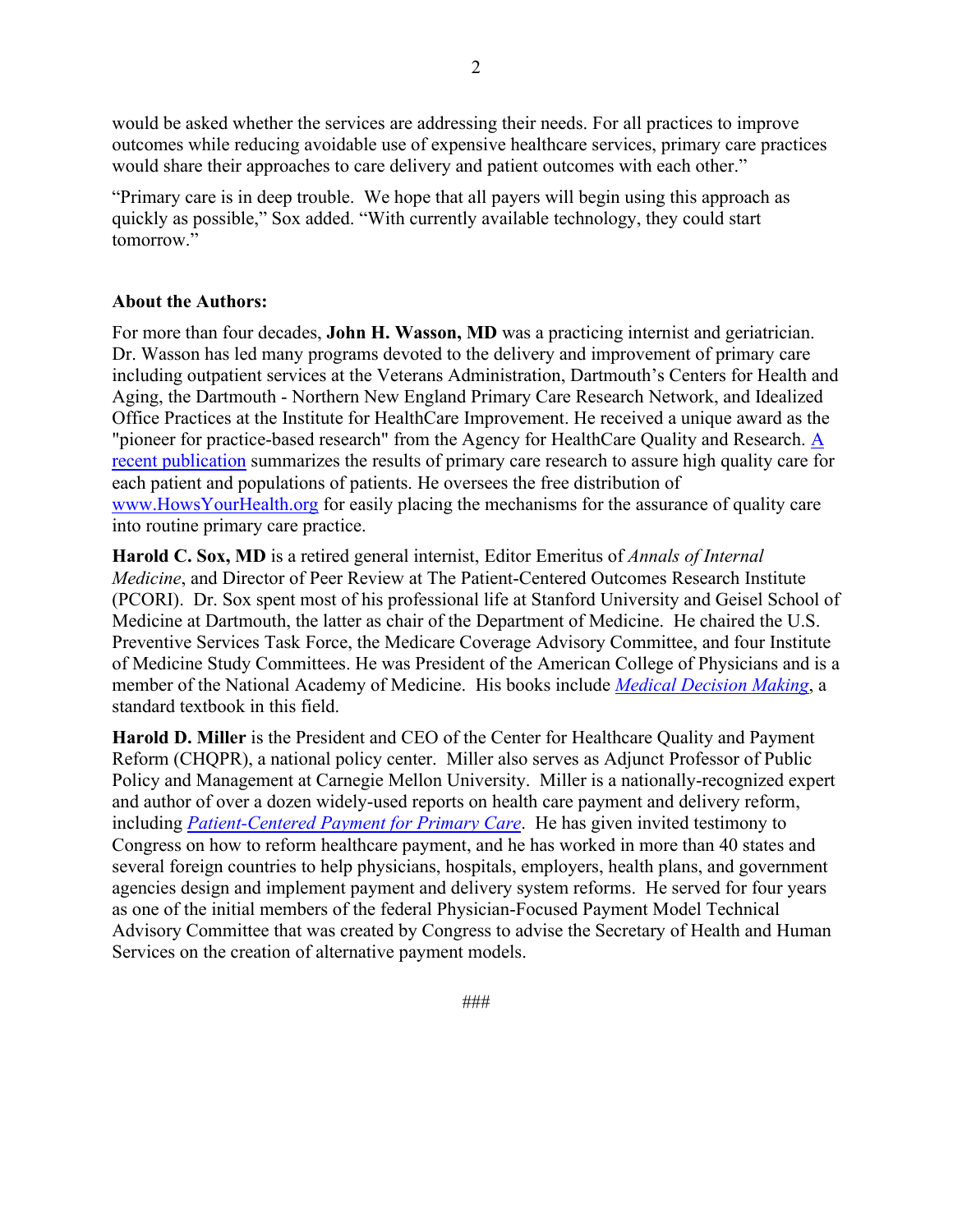# Comparison of Patient-Centered Primary Care Payment to Fee-For-Service, Population-Based Payment (Capitation), and Current "Hybrid" Payment Systems for Primary Care

#### DIFFERENCE IN PAYMENT AMOUNTS FOR PATIENTS WITH GREATER NEEDS Patient-Centered Payment vs. Fee-for-Service and Population-Based Payment Patient Characteristics Patient-Centered Primary Care Payment **Standard** Fee-for-Service (FFS) Population-Based Payment **Multiple new problems during the year** Higher Payment Higher Payment No Change New chronic condition **Higher Payment** Higher Payment Higher Payment No Change **Existing chronic condition Higher Payment** Higher Payment Higher Payment Higher Payment Social risk factors affecting health  $\parallel$  Higher Payment  $\parallel$  No Change No Change

## DIFFERENCE IN PAYMENT AMOUNTS FOR PATIENTS WITH GREATER NEEDS Patient-Centered Payment vs. CMMI Hybrid Payment Models

| <b>Patient-Centered</b><br><b>Type of Patient Health Problem</b><br><b>Primary Care Payment</b> |                                                                                                                                          | <b>CMMI Comprehensive</b><br>Primary Care Plus (CPC+)                                                     | <b>CMMI</b><br><b>Primary Care First</b>                                                                        |  |
|-------------------------------------------------------------------------------------------------|------------------------------------------------------------------------------------------------------------------------------------------|-----------------------------------------------------------------------------------------------------------|-----------------------------------------------------------------------------------------------------------------|--|
| New acute problem                                                                               | A visit fee is paid;                                                                                                                     | A visit fee is paid;                                                                                      | A visit fee is paid;                                                                                            |  |
|                                                                                                 | Fee is higher than in                                                                                                                    | Fee is the same amount                                                                                    | Fee is smaller than                                                                                             |  |
|                                                                                                 | current FFS systems;                                                                                                                     | as current FFS:                                                                                           | current FFS:                                                                                                    |  |
|                                                                                                 | Fee is paid regardless of                                                                                                                | Fee may not be paid                                                                                       | Fee may not be paid                                                                                             |  |
|                                                                                                 | method used to deliver                                                                                                                   | unless there is an office                                                                                 | unless there is an office                                                                                       |  |
|                                                                                                 | care.                                                                                                                                    | visit with a clinician.                                                                                   | visit with a clinician.                                                                                         |  |
|                                                                                                 | <b>Result: Payment is</b>                                                                                                                | Result: Practice may not                                                                                  | Result: Practice may not                                                                                        |  |
|                                                                                                 | adequate to support time                                                                                                                 | have flexibility to help the                                                                              | have adequate time to                                                                                           |  |
|                                                                                                 | needed for accurate diagno-                                                                                                              | patient by phone or by a                                                                                  | address a new acute                                                                                             |  |
|                                                                                                 | sis and provides flexibility to                                                                                                          | member of the practice                                                                                    | problem or the flexibility to                                                                                   |  |
|                                                                                                 | customize services based                                                                                                                 | other than a physician or                                                                                 | customize services based                                                                                        |  |
|                                                                                                 | on patient needs.                                                                                                                        | other clinician.                                                                                          | on needs.                                                                                                       |  |
| <b>Exacerbation of</b><br>existing chronic condition                                            | No visit fee is paid; the prac-<br>tice only receives a monthly<br>payment for the patient.                                              | The standard visit fee is<br>paid in addition to a<br>monthly payment.                                    | A small visit fee is paid in<br>addition to a monthly<br>payment.                                               |  |
|                                                                                                 | Result: No reduction in                                                                                                                  | <b>Result: Practice revenue</b>                                                                           | <b>Result: Practice revenue</b>                                                                                 |  |
|                                                                                                 | practice revenue due to                                                                                                                  | decreases if chronic                                                                                      | decreases if chronic                                                                                            |  |
|                                                                                                 | effective chronic condition                                                                                                              | diseases are managed                                                                                      | diseases are managed                                                                                            |  |
|                                                                                                 | care.                                                                                                                                    | well.                                                                                                     | well.                                                                                                           |  |
| Newly diagnosed chronic condition                                                               | A visit fee is paid to diag-<br>nose the problem and the<br>practice begins receiving a<br>new or higher monthly<br>payment immediately. | A visit fee may be paid,<br>but there is no new or<br>higher monthly payment<br>until the following year. | A small visit fee may be<br>paid, but there is no new or<br>higher monthly payment<br>until the following year. |  |
|                                                                                                 | Result: Adequate payment                                                                                                                 | Result: Inadequate                                                                                        | Result: Inadequate                                                                                              |  |
|                                                                                                 | to support proactive                                                                                                                     | payment to support                                                                                        | payment to support                                                                                              |  |
|                                                                                                 | management of a new                                                                                                                      | proactive management of                                                                                   | proactive management of a                                                                                       |  |
|                                                                                                 | chronic condition.                                                                                                                       | a new chronic condition                                                                                   | new chronic condition                                                                                           |  |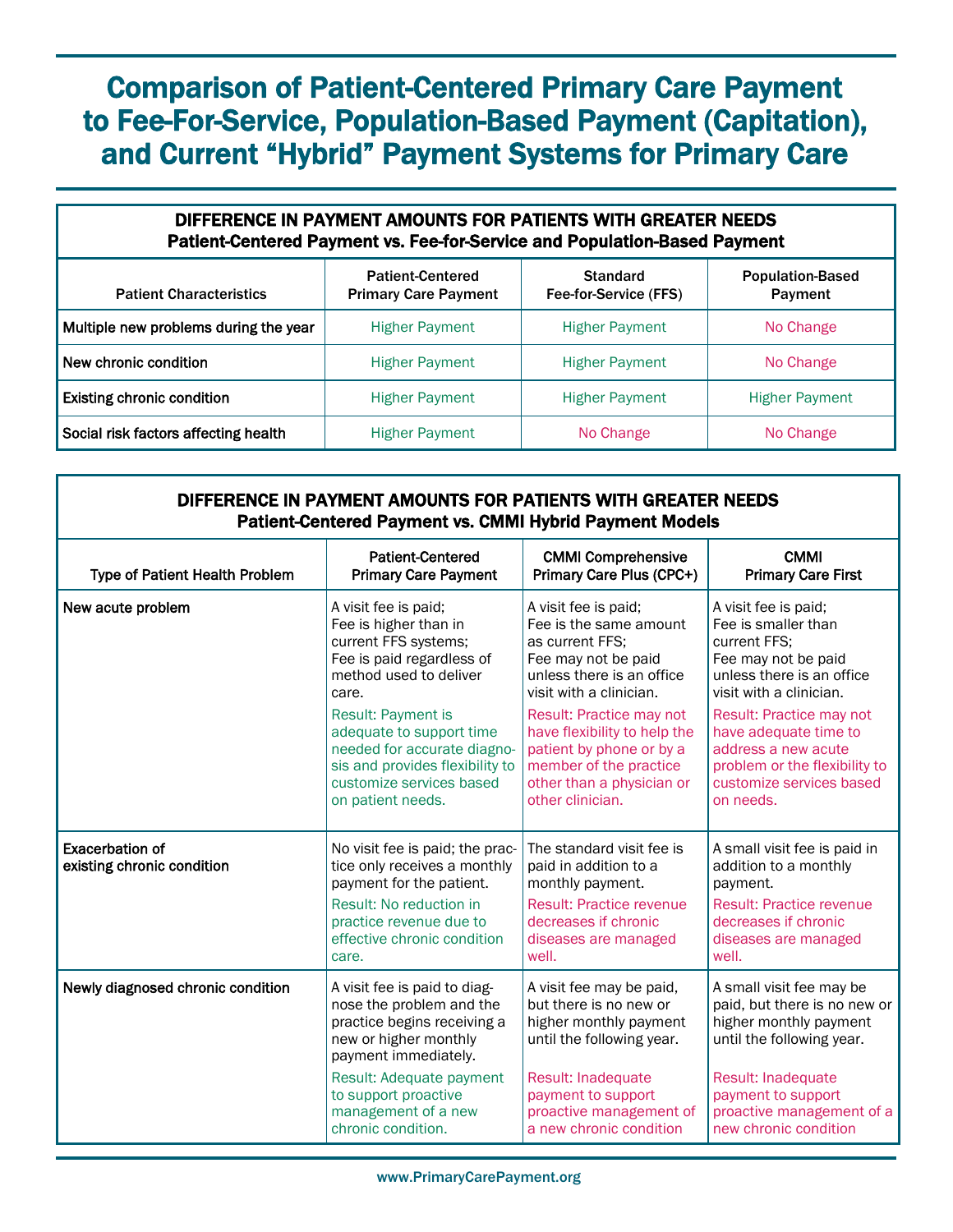| ASSURANCE OF HIGH-QUALITY CARE FOR EACH PATIENT<br><b>Patient-Centered Payment vs. CMMI Hybrid Payment Models</b> |                                                                                                                                                         |                                                                                                                                                                                                                                                                                        |                                                                                                                                                                                                                                                                                        |  |  |
|-------------------------------------------------------------------------------------------------------------------|---------------------------------------------------------------------------------------------------------------------------------------------------------|----------------------------------------------------------------------------------------------------------------------------------------------------------------------------------------------------------------------------------------------------------------------------------------|----------------------------------------------------------------------------------------------------------------------------------------------------------------------------------------------------------------------------------------------------------------------------------------|--|--|
| <b>Characteristics of</b><br><b>High Quality Care</b>                                                             | <b>Patient-Centered</b><br><b>Primary Care Payment</b>                                                                                                  | <b>CMMI Comprehensive</b><br>Primary Care Plus (CPC+)                                                                                                                                                                                                                                  | <b>CMMI</b><br><b>Primary Care First</b>                                                                                                                                                                                                                                               |  |  |
| Proactive identification of<br>patient health problems                                                            | The primary care practice is<br>required to contact each<br>enrolled patient regularly to<br>identify whether they are<br>having health problems.       | There is no requirement<br>for the primary care prac-<br>tice to proactively contact<br>patients other than those<br>with complex needs.                                                                                                                                               | There is no requirement<br>for the primary care prac-<br>tice to proactively contact<br>patients to identify their<br>needs.                                                                                                                                                           |  |  |
| Delivery of evidence-based services                                                                               | The primary care practice is<br>required to use evidence-<br>based clinical practice<br>guidelines in order to be<br>paid for services to a<br>patient. | There is no requirement<br>for a practice to use<br>evidence-based guidelines<br>in order to be paid for a<br>service:<br>Payments are reduced by<br>a small amount if average<br>performance on a small<br>number of evidence-based<br>quality measures is low.                       | There is no requirement<br>for a practice to use<br>evidence-based guidelines<br>in order to be paid for a<br>service;<br>Payments are reduced by<br>a small amount if average<br>performance on a very<br>small number of evidence-<br>based quality measures is<br>low.              |  |  |
| Ability to customize care to<br>individual patient needs                                                          | The primary care clinician<br>can deviate from guidelines<br>when appropriate as long as<br>the reasons are document-<br>ed in the clinical record.     | Quality measures do not<br>allow exceptions, so the<br>primary care practice can<br>be penalized when<br>exceptions to guidelines<br>are appropriate for an<br>individual patient.                                                                                                     | Quality measures do not<br>allow exceptions, so the<br>primary care practice can<br>be penalized when<br>exceptions to guidelines<br>are appropriate for an<br>individual patient.                                                                                                     |  |  |
| Monitoring outcomes of patient care                                                                               | The primary care practice is<br>required to contact each<br>enrolled patient regularly to<br>determine whether services<br>are meeting their needs.     | There is no requirement<br>for a primary care practice<br>to monitor patient<br>outcomes. Payments may<br>be reduced by a small<br>amount if the practice<br>receives low ratings from<br>those patients who<br>respond to an externally<br>administered patient<br>experience survey. | There is no requirement<br>for a primary care practice<br>to monitor patient<br>outcomes. Payments may<br>be reduced by a small<br>amount if the practice<br>receives low ratings from<br>those patients who<br>respond to an externally<br>administered patient<br>experience survey. |  |  |